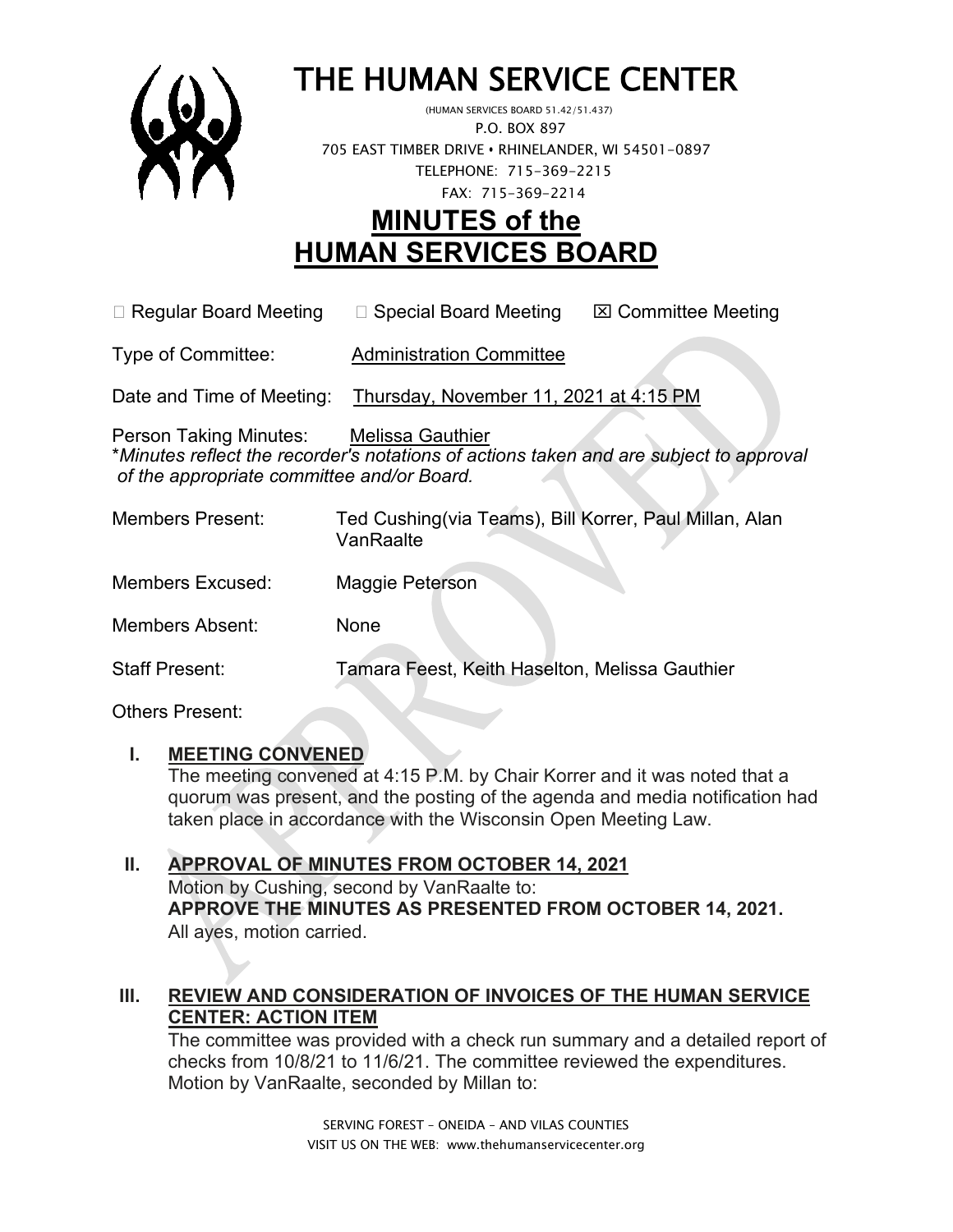#### **APPROVE THE 10/8/21 TO 11/6/21 INVOICES OF THE HUMAN SERVICE CENTER IN THE AMOUNT OF \$508,893.99.**

All ayes, motion carried.

#### **IV. FINANCIAL UPDATE**

Haselton provided the committee with a financial update. The members were given a handout that outlined the Statement of Net Position and Statement of Activities by program. Haselton noted that through September 2021, HSC is reporting a surplus of about \$484,000. Haselton also reported that hospitalizations remain low, Medicaid coverage of residential substance use disorder treatment, and employee vacancies have contributed to the surplus.

# **V. PROPERTY INSURANCE: ACTION ITEM**

Haselton reported that after reviewing the property insurance policy for HSC and Koinonia, it is felt that the buildings are significantly under insured. Haselton reported that he has reached out to Oneida County clerk regarding the policy and inquiring about the procedure to get the buildings reappraised to bring the insurance policy to an appropriate level and has yet to receive feedback. The committee discussed the concern of having the buildings under insured. Motion by Millan, second by Cushing to:

**PERMIT STAFF TO CONTINUE WORK WITH ONEIDA COUNTY STAFF AND ONEIDA COUNTY ADMINISTRATION COMMITTEE TO CONDUCT APPRAISALS OF THE HSC AND KOINONIA PROPERTIES AS SOON AS POSSIBLE AND IF NEEDED, TO EXPEND UP TO \$15,000 FOR SAID APPRAISALS AND IF THE COST IS IN EXCESS OF \$15,000 TO CONTACT THE BOARD CHAIR FOR SPENDING AUTHORITY APPROVAL AND FORWARD MOTION TO BOARD FOR APPROVAL.** 

All ayes, motion carried.

# **VI. 2020 AUDIT: DISCUSSION ITEM**

Haselton reported that HSC had received the report from the 2020 audit. A copy of the report was handed out to the committee members. Haselton reported that no findings were found in terms of financial issues. Haselton reported the only findings were to keep improved records on employees for client rights trainings and IT access records. Haselton reported that the auditors are scheduled to present the findings at HSC's December Board meeting.

# **VII. GRANT UPDATE: DISCUSSION ITEM**

Haselton reported that HSC was awarded the Community Mental Health Services Block Grant Supplemental Award – Coronavirus Response and Relief Supplemental Appropriations Act in the amount of \$39,174 a year for 2 years starting March of 2021. Haselton also reported that The Substance Abuse Prevention and Treatment Block Grant Supplemental Awards – Coronavirus Response and Relief Supplemental Appropriations Act grant application has